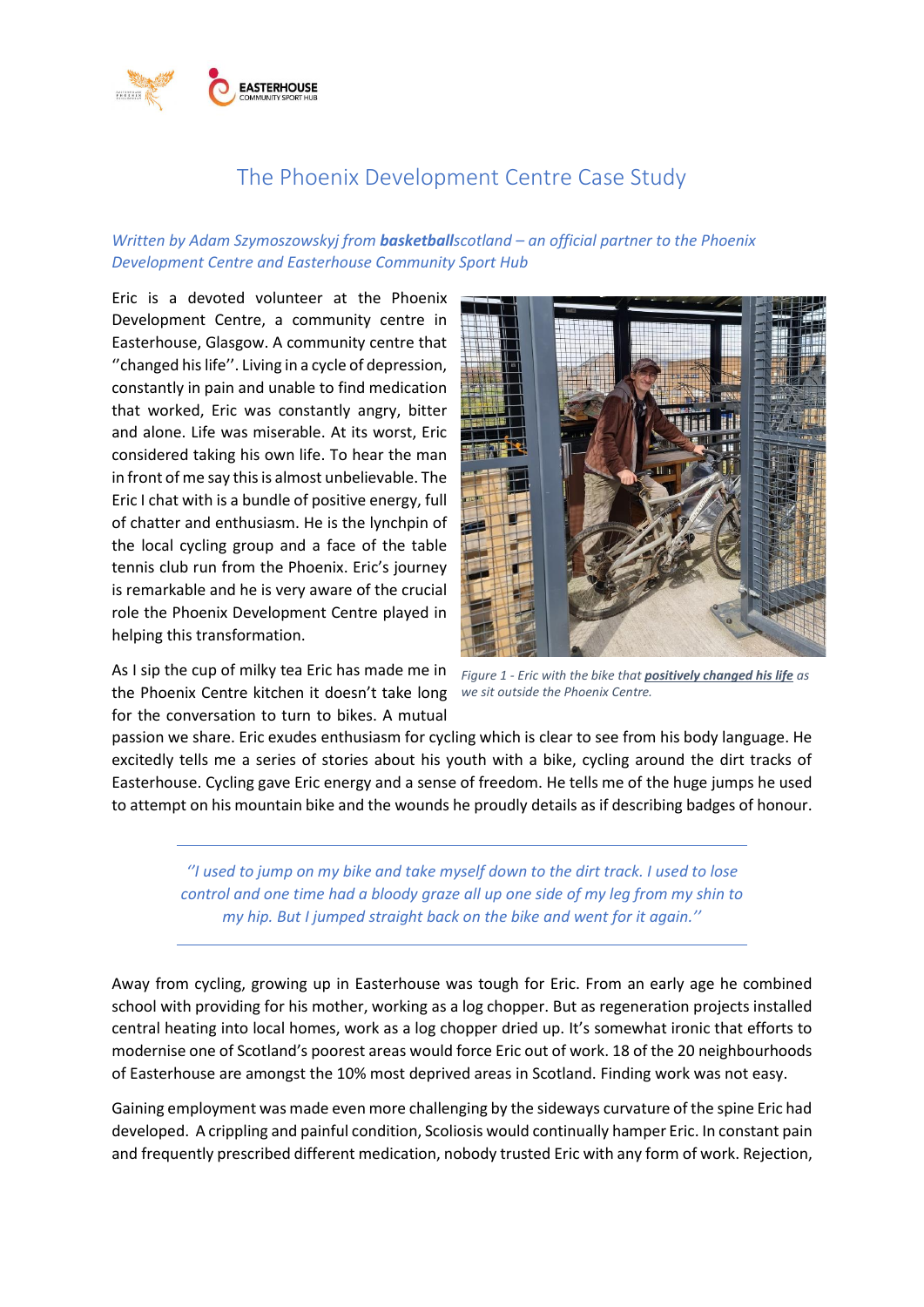

pain, a feeling of worthlessness contributed to Eric becoming increasingly angry, depressed and isolated. Reminiscing about this period, Eric says:

> *''little things like you looking me in the eye would cause me to flip out in a confrontational outburst. Not only was I really depressed, I was really angry at every person and everything''*.

For ten years, Eric drifted. Unable to find a job, unwilling to engage in his community, constantly in pain. In addition, he had a negative reaction to his medication. Depressed, angry and bitter, he distanced himself from friends, family and neighbours. He gave up on anything that brought him joy or happiness, even cycling:

> *''There were times when I was told someone approached me or said hello in the street to me. I honestly couldn't remember that happening. My days would just come and go in a flash without me remembering anything you know? Anger and depression just took over everything and I couldn't break out of it.''*

After a decade of "hell", enough was enough. He learnt to tie a noose as he planned to take his own life. Today Eric seems a million miles from this man. He is content, and he gives back positively to his community by helping others. Throughout the months we have spent together, I have enjoyed his company and its clear he has a strong rapport and relationships with others. Relationships he was far from making during his ten year ''nightmare''. Today, he is on ''no pills or medication''. It's hard to believe that a tragic event would, as Eric identifies, be his "turning point".

Eric's mum passed away. Through the grief, Eric was given a glimmer of hope. Her will left Eric a small amount of money and stipulated he was to buy a bike. Honouring his mother, buying a bike proved to be the catalyst for change (pictured in the above image).

> *"It was the bike that changed my life. I am scared to think where I would be if I didn't buy that bike with my mum's money she left behind for me. It was a life changer'"*

He started to feel the sense of freedom and energy. That feeling he had in his younger years. After 10 years of pain, his caged anger and depression started to dissipate and he could feel the positive difference cycling was having on his wellbeing again.

For the first time in a long while, Eric engaged in conversation with a neighbour. This neighbour told Eric about the refurbished Phoenix Centre and encouraged him to drop in. with no idea what it was, Eric found out it was a community centre in the old library. The old library that was five minutes from his house.